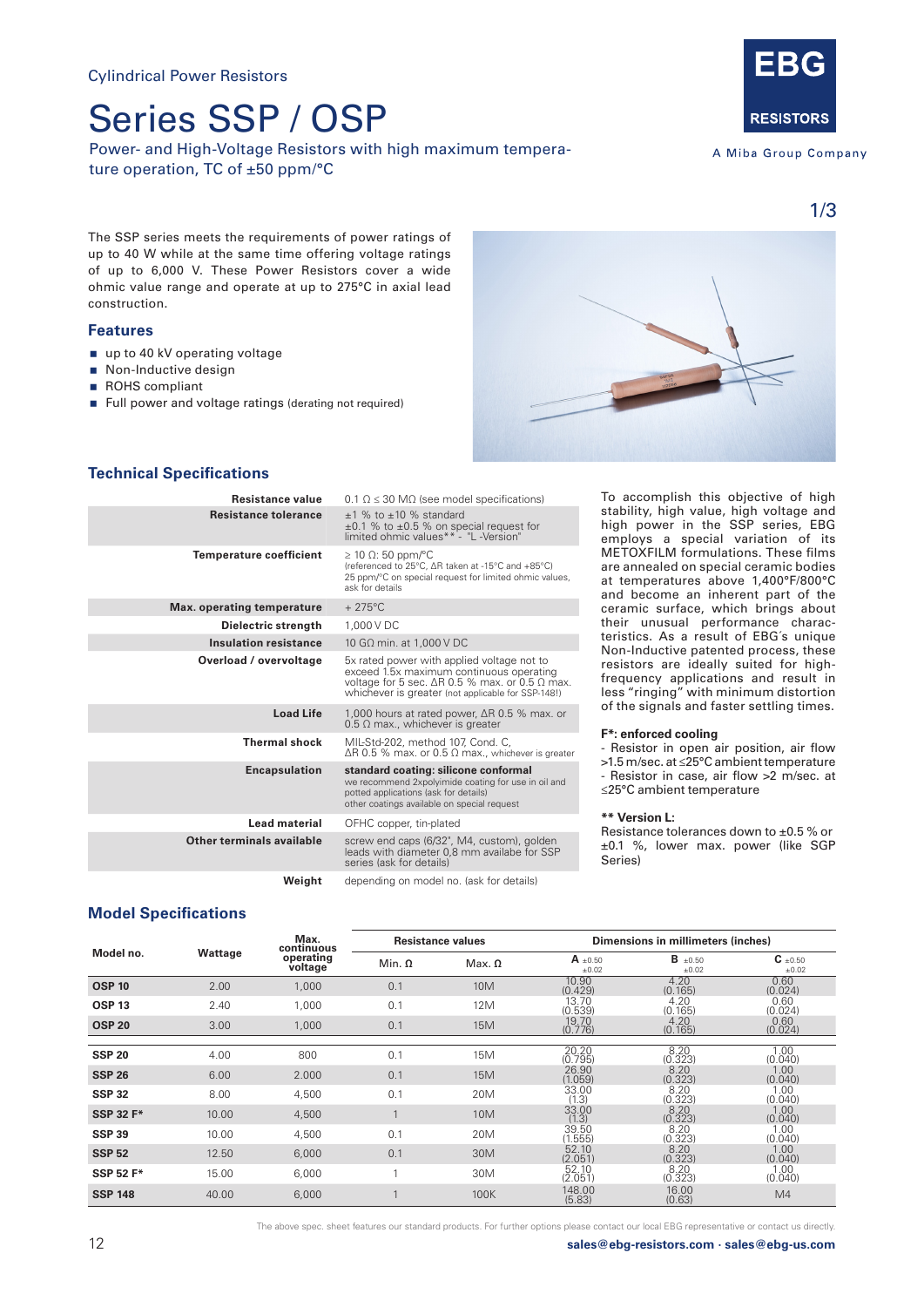Cylindrical Power Resistors

## Cylindrical Power Resistor Series SSP / OSP



A Miba Group Company

2/3

### **OSP series overview OSP series overview**



## **SSP series overview EBG SSP 26 EBG OSP 20 SSP series overview EBG SSP 26 EBG OSP 20 SSP series overview**



### **How to make an order**

**Model no.\_Ohmic Value\_Tolerance Model no.\_Ohmic Value\_Tolerance Model no.\_Ohmic Value\_Tolerance** 

**For example: For example:**  SSP-52 68R 5% or OSP-10 150K 10% SSP-52 68R 5% or OSP-10 150K 10% **For example:** 

**Example for low tolerance** SSP-32-L 10R04 0.1% **Example for low tolerance** SSP-32-L 10R04 0.1% **Example for low tolerance**



### **Dimensions in mm [inches] Dimensions in mm [inches]**



 ${\sf sales@ebg\text{-}resistors.com\text{-}}{\sf sales@ebg\text{-}us.com}$   $\bf \text{13}$ The above spec. sheet features our standard products. For further options please contact our local EBG representative or contact us directly. **2017.1 sales@ebg-resistors.com · sales@ebg-us.com · szebg@ebg-com.cn Page 2 of 3**